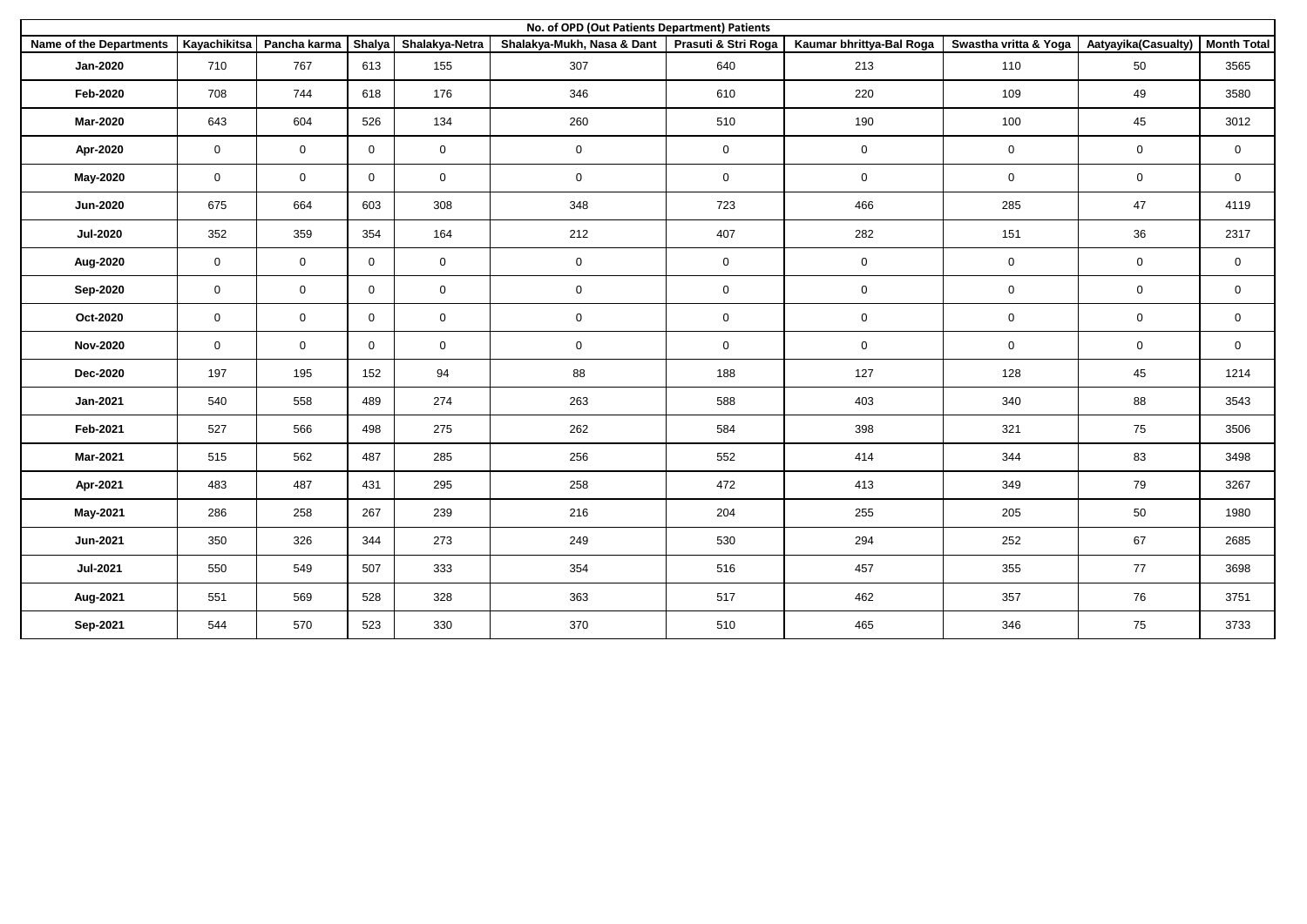| No. of IPD (In Patients Department) Patients |                                                     |                                                   |                |                |                                     |                        |                    |  |  |  |  |
|----------------------------------------------|-----------------------------------------------------|---------------------------------------------------|----------------|----------------|-------------------------------------|------------------------|--------------------|--|--|--|--|
| Name of the Departments                      | Kayachikitsa (Rasayan & Manasroga etc)-Kayachikitsa | Kayachikitsa (Rasayan & Manasroga etc)-Panchkarma |                |                | Shalya Shalakya Prasuti & Stri Roga | Kaumarbhritya (Balrog) | <b>Month Total</b> |  |  |  |  |
| <b>Jan2020</b>                               | 12                                                  | 10                                                | 8              | $\overline{4}$ | $\bf 8$                             | $\overline{7}$         | 49                 |  |  |  |  |
| <b>Feb2020</b>                               | 15                                                  | 12                                                | 10             | 9              | $\bf 8$                             | 6                      | 60                 |  |  |  |  |
| <b>Mar2020</b>                               | 11                                                  | $9\,$                                             | 9              | $\sqrt{5}$     | $\overline{7}$                      | 6                      | 47                 |  |  |  |  |
| Apr2020                                      | $\mathbf 0$                                         | $\mathbf 0$                                       | $\mathbf 0$    | $\mathbf 0$    | $\mathbf 0$                         | 0                      | $\mathbf 0$        |  |  |  |  |
| <b>May2020</b>                               | $\mathsf{O}\xspace$                                 | $\mathsf{O}\xspace$                               | $\mathbf 0$    | $\mathbf 0$    | $\mathsf{O}\xspace$                 | $\mathsf{O}\xspace$    | $\mathbf 0$        |  |  |  |  |
| <b>Jun2020</b>                               | 16                                                  | 12                                                | 10             | 9              | 12                                  | 8                      | 67                 |  |  |  |  |
| <b>Jul2020</b>                               | $\overline{7}$                                      | $\overline{7}$                                    | $\overline{7}$ | $\overline{2}$ | $\sqrt{5}$                          | 6                      | 34                 |  |  |  |  |
| Aug2020                                      | $\mathbf 0$                                         | $\mathbf 0$                                       | $\mathbf 0$    | $\mathbf 0$    | $\overline{0}$                      | $\mathbf 0$            | $\mathbf 0$        |  |  |  |  |
| Sep2020                                      | $\mathbf 0$                                         | $\mathbf 0$                                       | $\mathbf 0$    | $\mathbf 0$    | $\mathsf 0$                         | 0                      | $\mathbf 0$        |  |  |  |  |
| Oct2020                                      | $\mathbf 0$                                         | $\mathsf 0$                                       | $\mathbf 0$    | $\mathbf 0$    | $\mathbf 0$                         | $\mathbf 0$            | $\mathbf 0$        |  |  |  |  |
| <b>Nov2020</b>                               | $\mathbf 0$                                         | $\mathsf{O}$                                      | $\mathbf 0$    | $\mathbf 0$    | $\mathsf{O}\xspace$                 | $\mathbf 0$            | $\mathbf 0$        |  |  |  |  |
| Dec2020                                      | 11                                                  | 12                                                | $\overline{7}$ | 8              | 8                                   | 6                      | 52                 |  |  |  |  |
| <b>Jan2021</b>                               | 14                                                  | 13                                                | 9              | 12             | $\bf 8$                             | 9                      | 65                 |  |  |  |  |
| Feb2021                                      | $18\,$                                              | 17                                                | 10             | 10             | $10$                                | 11                     | 76                 |  |  |  |  |
| <b>Mar2021</b>                               | 22                                                  | $18\,$                                            | 11             | 8              | 11                                  | 8                      | 78                 |  |  |  |  |
| Apr2021                                      | 17                                                  | 15                                                | 6              | 9              | $\,6\,$                             | $\overline{7}$         | 60                 |  |  |  |  |
| <b>May2021</b>                               | $\boldsymbol{9}$                                    | $\overline{4}$                                    | $\overline{4}$ | $\bf8$         | $\sqrt{5}$                          | $\overline{4}$         | 34                 |  |  |  |  |
| <b>Jun2021</b>                               | 14                                                  | $12$                                              | 6              | 6              | $\,6\,$                             | 6                      | 50                 |  |  |  |  |
| <b>Jul2021</b>                               | 15                                                  | 12                                                | 8              | $\overline{7}$ | $\overline{7}$                      | 8                      | 57                 |  |  |  |  |
| Aug2021                                      | 19                                                  | 15                                                | 9              | 10             | 12                                  | 14                     | 79                 |  |  |  |  |
| Sep2021                                      | 21                                                  | 17                                                | 12             | 12             | 11                                  | $10\,$                 | 83                 |  |  |  |  |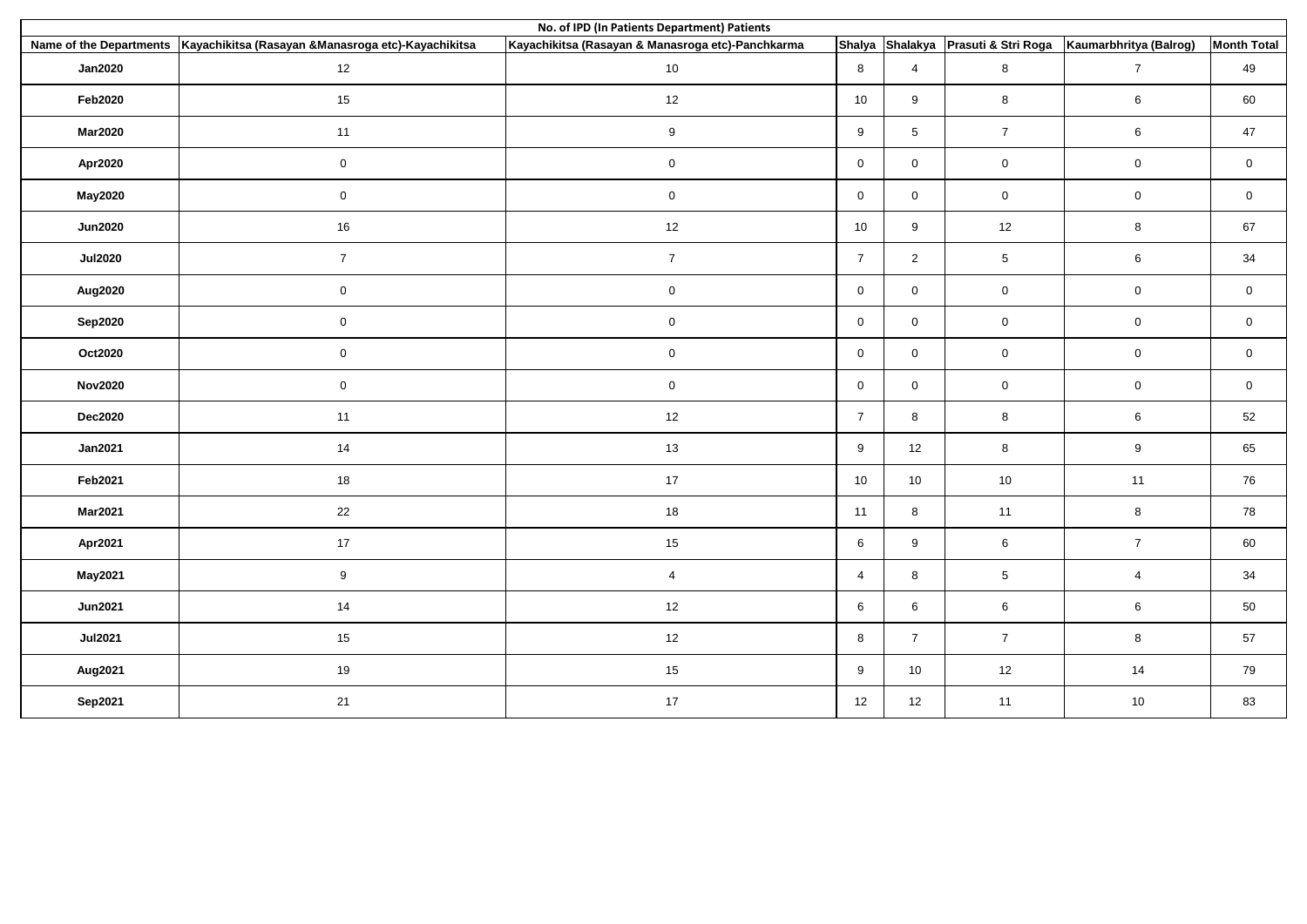| <b>Details of Total Bed Days Occupied</b> |                                       |                |                |                |                                     |                        |                |  |  |  |  |
|-------------------------------------------|---------------------------------------|----------------|----------------|----------------|-------------------------------------|------------------------|----------------|--|--|--|--|
| <b>Name of the Departments</b>            | Kayachikitsa (Rasayan & Manasrog etc) | Panchkarma     |                |                | Shalya Shalakya Prasuti & Stri Roga | Kaumarbhritya (Balrog) | <b>Total</b>   |  |  |  |  |
| <b>Jan2020</b>                            | 168                                   | 243            | 126            | 78             | 69                                  | 71                     | 755            |  |  |  |  |
| <b>Feb2020</b>                            | 211                                   | 160            | 143            | 72             | 94                                  | 61                     | 741            |  |  |  |  |
| <b>Mar2020</b>                            | 167                                   | 143            | 144            | 96             | 91                                  | 87                     | 728            |  |  |  |  |
| <b>Apr2020</b>                            | $\mathbf 0$                           | $\mathbf 0$    | $\mathbf 0$    | $\overline{0}$ | $\mathbf 0$                         | $\mathbf 0$            | $\overline{0}$ |  |  |  |  |
| <b>May2020</b>                            | $\mathbf 0$                           | $\mathsf{O}$   | $\overline{0}$ | $\mathsf{O}$   | $\mathsf{O}\xspace$                 | $\mathbf 0$            | $\overline{0}$ |  |  |  |  |
| <b>Jun2020</b>                            | 165                                   | 124            | 104            | 90             | 116                                 | 71                     | 670            |  |  |  |  |
| <b>Jul2020</b>                            | 85                                    | 82             | 87             | 30             | 65                                  | 73                     | 422            |  |  |  |  |
| <b>Aug2020</b>                            | $\mathbf 0$                           | $\overline{0}$ | $\overline{0}$ | $\mathsf{O}$   | $\pmb{0}$                           | $\mathsf{O}\xspace$    | $\overline{0}$ |  |  |  |  |
| <b>Sep2020</b>                            | $\mathbf 0$                           | $\overline{0}$ | $\overline{0}$ | $\overline{0}$ | $\mathbf 0$                         | $\overline{0}$         | $\overline{0}$ |  |  |  |  |
| <b>Oct2020</b>                            | $\mathsf{O}\xspace$                   | $\mathsf{O}$   | $\overline{0}$ | $\mathsf{O}$   | $\mathsf{O}\xspace$                 | $\mathbf 0$            | $\overline{0}$ |  |  |  |  |
| <b>Nov2020</b>                            | $\mathsf 0$                           | $\mathbf 0$    | $\overline{0}$ | $\mathsf{O}$   | $\pmb{0}$                           | $\mathbf 0$            | $\overline{0}$ |  |  |  |  |
| <b>Dec2020</b>                            | 83                                    | 107            | 58             | 54             | 57                                  | 41                     | 400            |  |  |  |  |
| <b>Jan2021</b>                            | 160                                   | 186            | 97             | 122            | 91                                  | 88                     | 744            |  |  |  |  |
| <b>Feb2021</b>                            | 199                                   | 235            | 104            | 124            | 100                                 | 112                    | 874            |  |  |  |  |
| <b>Mar2021</b>                            | 266                                   | 259            | 125            | 103            | 108                                 | 101                    | 962            |  |  |  |  |
| Apr2021                                   | 178                                   | 197            | 71             | 93             | 58                                  | 51                     | 648            |  |  |  |  |
| <b>May2021</b>                            | 82                                    | 61             | 28             | 54             | 51                                  | 31                     | 307            |  |  |  |  |
| <b>Jun2021</b>                            | 125                                   | 109            | 41             | 57             | 40                                  | 48                     | 420            |  |  |  |  |
| <b>Jul2021</b>                            | 128                                   | 117            | 80             | 57             | 49                                  | 58                     | 489            |  |  |  |  |
| Aug2021                                   | 198                                   | 198            | 97             | 64             | 73                                  | 82                     | 712            |  |  |  |  |
| <b>Sep2021</b>                            | 226                                   | 279            | 116            | 101            | 89                                  | 92                     | 903            |  |  |  |  |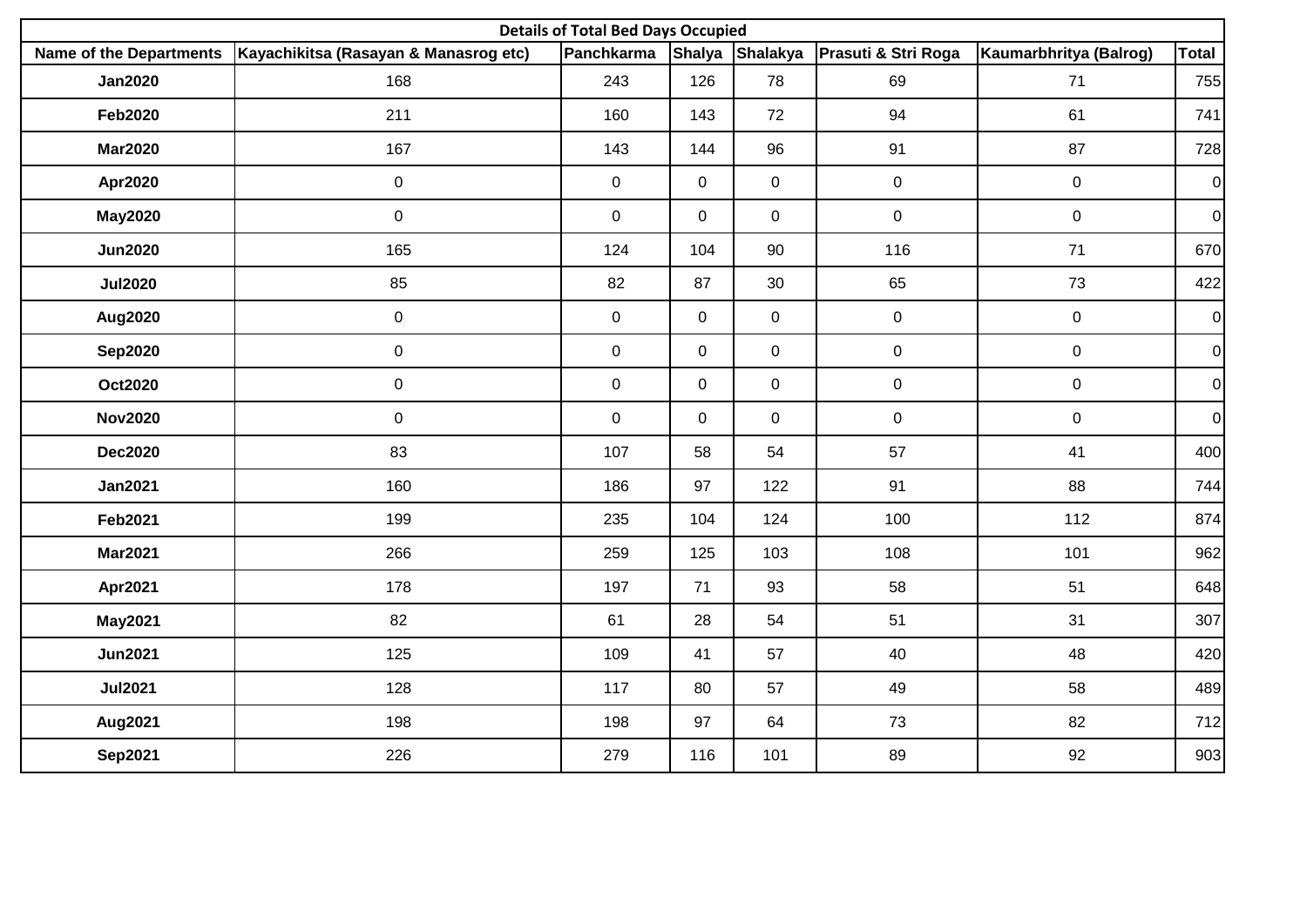**Total No. of Karma**

| <b>Month</b>   |     | <b>SNEHAN</b> | <b>SWEDAN</b> | <b>VAMAN</b>   | <b>VIRECHAN BASTI NASYA</b> |              |                | RAKTAMOKSHAN SHIRODHARA |                |                | SHIROBASTI OTHER BASTI-KATI/MANYA ETC | <b>OTHERS</b>  |             |
|----------------|-----|---------------|---------------|----------------|-----------------------------|--------------|----------------|-------------------------|----------------|----------------|---------------------------------------|----------------|-------------|
| <b>Jan2021</b> | opd | 0             | $\mathbf 0$   | $\mathbf 0$    | 0                           | 0            | 0              | $\mathbf 0$             | $\mathbf 0$    | 0              | $\pmb{0}$                             | 0              | 0           |
|                | ipd | 0             | $\mathbf 0$   | 0              | 0                           | $\mathbf{0}$ | 0              | 0                       | $\pmb{0}$      | 0              | $\pmb{0}$                             | $\mathsf{O}$   | 0           |
| <b>Feb2021</b> | opd | 0             | $\mathbf 0$   | $\mathbf 0$    | 0                           | $\mathbf{0}$ | $\mathbf 0$    | 0                       | $\pmb{0}$      | $\mathbf 0$    | $\pmb{0}$                             | 0              | $\mathbf 0$ |
|                | ipd | 0             | $\mathbf 0$   | 0              | 0                           | 0            | 0              | 0                       | $\mathbf 0$    | 0              | $\pmb{0}$                             | 0              | 0           |
|                | opd | 0             | $\mathbf 0$   | $\mathbf 0$    | 0                           | 0            | 0              | 0                       | $\pmb{0}$      | 0              | $\pmb{0}$                             | 0              | 0           |
| <b>Mar2021</b> | ipd | 0             | $\mathbf 0$   | $\mathbf{0}$   | 0                           | $\mathbf{0}$ | $\mathbf{0}$   | 0                       | $\pmb{0}$      | 0              | $\pmb{0}$                             | 0              | 0           |
|                | opd | 133           | 158           | $\mathbf 0$    | $\mathbf 0$                 | $\mathbf 0$  | 10             | $\pmb{0}$               | 5              | $\pmb{0}$      | 88                                    | 40             | 434         |
| Apr2021        | ipd | 98            | 135           | $\overline{1}$ | 10                          | 43           | 21             | $\pmb{0}$               | 14             | $\mathbf 0$    | 43                                    | 27             | 392         |
|                | opd | 29            | 36            | $\mathbf 0$    | $\mathbf 0$                 | $\mathbf 0$  | $\overline{7}$ | $\mathbf 0$             | $\mathsf 0$    | 0              | 54                                    | 6              | 132         |
| <b>May2021</b> | ipd | 43            | 51            | $\overline{1}$ | 4                           | 19           | 15             | $\mathbf{1}$            | $\overline{7}$ | $\mathbf 0$    | 18                                    | $\overline{7}$ | 166         |
|                | opd | 33            | 42            | $\mathbf{0}$   | $\mathbf 0$                 | $\mathbf 0$  | 26             | 6                       | $\mathsf 0$    | 0              | 61                                    | 128            | 296         |
| <b>Jun2021</b> | ipd | 68            | 93            | $\mathbf 0$    | 5                           | 11           | 31             | $\mathbf 0$             | $\overline{7}$ | $\mathbf 0$    | 13                                    | 42             | 270         |
|                | opd | 30            | 61            | $\mathbf 0$    | $\mathbf 0$                 | $\mathbf{0}$ | 43             | $\mathbf{3}$            | $\,8\,$        | $\mathbf 0$    | 51                                    | 233            | 429         |
| <b>Jul2021</b> | ipd | 53            | 125           | $\mathbf 0$    | 8                           | 20           | 20             | $\mathbf 0$             | 15             | $\mathbf 0$    | 26                                    | 37             | 304         |
|                | opd | 47            | 70            | $\mathbf 0$    | $\mathbf 0$                 | $\mathbf 0$  | 88             | $\mathbf 0$             | 8              | $\mathbf 0$    | 80                                    | 201            | 494         |
| <b>Aug2021</b> | ipd | 112           | 219           | $\mathbf 0$    | 6                           | 65           | 20             | $\mathbf{1}$            | 12             | $\mathbf 0$    | 69                                    | 91             | 595         |
|                | opd | 66            | 73            | $\mathbf 0$    | $\mathbf 0$                 | 0            | 57             | 5                       | $\mathbf 0$    | $\overline{1}$ | 112                                   | 20             | 334         |
| <b>Sep2021</b> | ipd | 144           | 178           | -1             | 11                          | 34           | 30             | $\pmb{0}$               | 28             | $\pmb{0}$      | 99                                    | 160            | 685         |